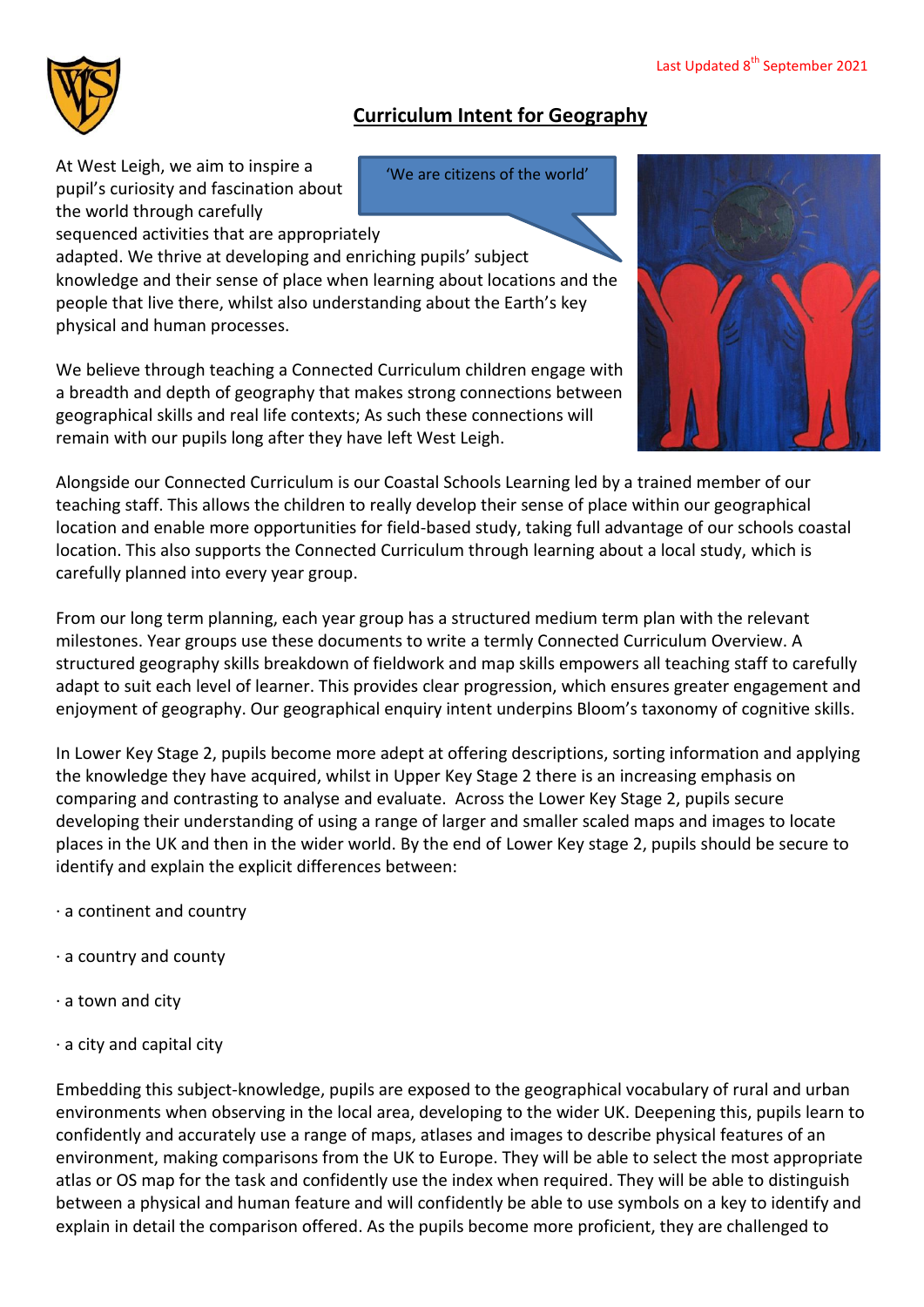focus on developing their enquiry skills by asking geographical questions about places and environments to aid investigations and express opinions.

When exploring maps, pupils precisely progress from using letter and number co-ordinates to a 4-figure grid reference. They secure using the 8 compass points by the end of year 4. During fieldwork activities, pupils will be provided with the opportunities to develop and then strengthen a range of skills:

- use a range of maps and images (Digimaps)
- use a compass to give and follow directions
- · read letter and number co-ordinates
- make links to different observations in the local area
- can use a camera, video or audio to gather appropriate data
- · draw a sketch map with simple annotations showing human and physical features of the local area
- · measure accurately using a tally and standard units Opportunities are provided to draw maps and plan simple routes, exploring why keys and symbols are required.

Across the upper key stage, pupils engage in geographical enquires by suggesting questions for investigating, using primary and secondary sources of evidence. They embed their subject knowledge by investigating places with more emphasis on a larger scale; contrasting countries and distant places and collecting and recording evidence unaided. With greater independence, pupils analyse evidence and draw conclusions, such as the climates and biomes of various locations and reasoning about the influences these have on people and on everyday life. We aim to develop pupils' enquiry skills to a stage whereby they succeed at engaging with an independent personal UK study at the end of Year 6, in readiness for their transition to their secondary school. As a result of developing these skills, pupils are continually challenged to explore the patterns, make connections between physical and human geography and explain reasons applying their deep wealth of subject knowledge. It also secures and strengthens their fieldwork skills. When exploring a range of maps, including digital and aerial maps, our pupils reinforce their accuracy of using 8-compass points and progress to using 6-figure coordinates to locate physical and human features. Their refined map reading skills enable our pupils to identify significant places and environments around the world, providing comparative statements. These skills all amalgamate to enable pupils to plan and follow a short route on an OS map and describe features shown. By the end of key stage 2, our pupils are adept at drawing a variety of thematic maps and can draw plans of increasing complexity, reflecting scale.

Year 3: Pupils learn to locate the world's countries and continents using a range of maps. They will establish and geographically describe where in the world we are located, applying all associated language accurately. Pupils will develop their local understanding of Leigh-on-Sea and how the placement of the railway line geographically impacted the development of Leigh and Leigh Old Town. This enhances their personal understanding of how their school area has changed over time. They will receive opportunities to work with a range of larger and smaller maps, including OS maps and digital maps and images. During the pupils Amazing Animals topic, they will begin developing their fieldwork skills to observe, measure, record and present human and physical features using our local woodland area, Belfairs Woods. Their fieldwork and mapping skills are thoroughly progressed during the topic, Old Father Thames, where pupils develop their subject knowledge on rivers. They strengthen their knowledge of our local area by exploring the River Thames to develop their physical understanding of rivers and target a range of fieldwork skills. This provides a real-life context to enhance their mapping skills. They conduct a simple costal investigation at Leigh Beach to observe the deposition of rocks and stones.

Year 4: Pupils continue to enhance their atlas reading skills by exploring the geographical areas of the world through identifying the hemispheres and tropics, along with the date and time zones. This is embedded through the study of Egypt and pupils begin to make connections with a non-European country and identify the significance of its position of latitude, longitude and hemisphere to describe the characteristics of its geographical area. Pupils strengthen their understanding of identifying similarities and